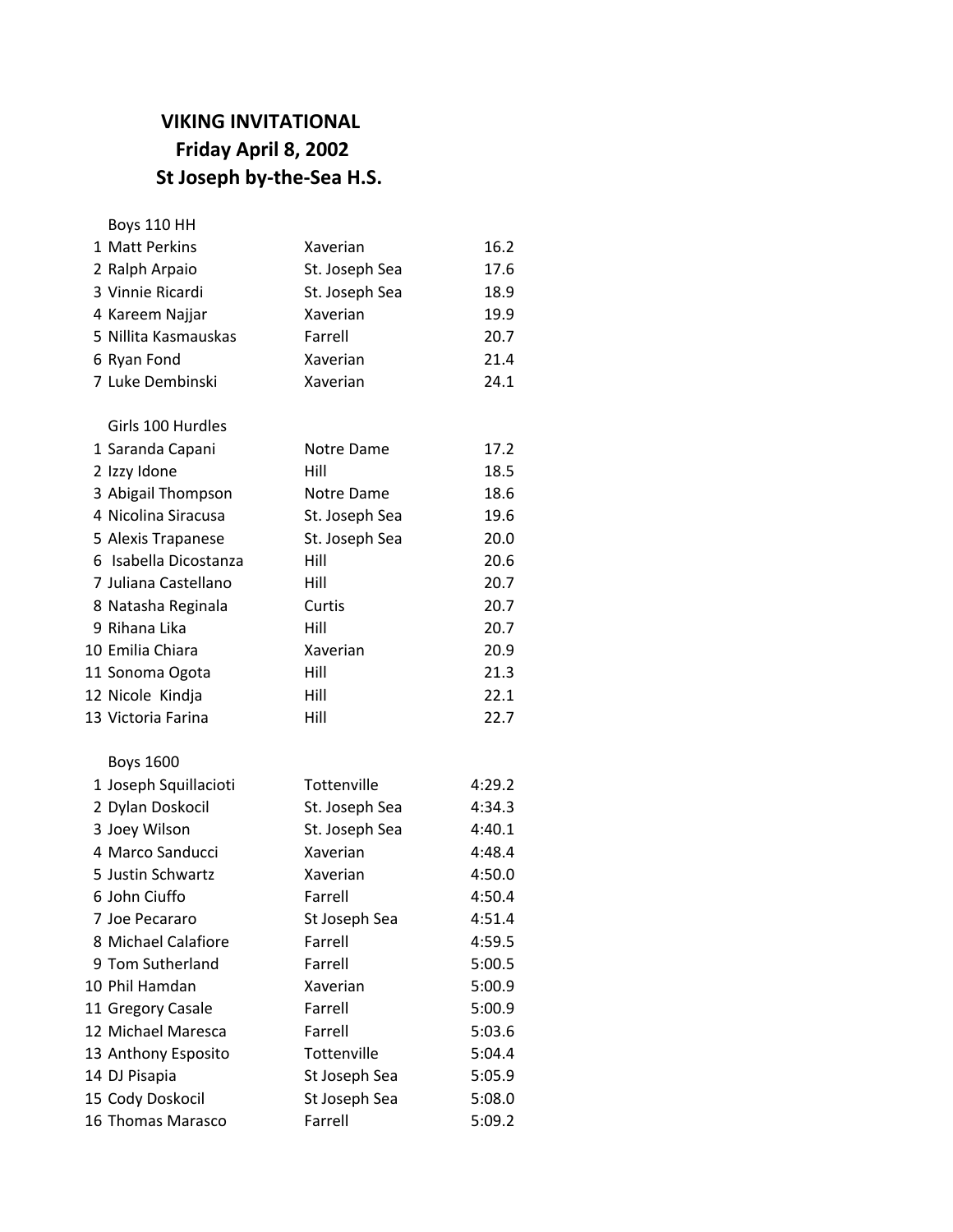| 17 Christopher Banesi                     | Farrell             | 5:18.7           |
|-------------------------------------------|---------------------|------------------|
| 18 Anthony D'Alessandro                   | Farrell             | 5:18.9           |
| 19 Daniel Razo                            | Tottenville         | 5:21.5           |
| 20 Francesco Borgognone                   | Farrell             | 5:21.8           |
| 21 John Montuori                          | Farrell             | 5:23.1           |
| 22 Joseph Pernice                         | Farrell             | 5:27.0           |
| 23 David Kallegari                        | Tottenville         | 5:33.0           |
| 24 Colin Bennett                          | St. Joseph Sea      | 5:35.2           |
| 25 Nate Leverock                          | Farrell             | 5:35.7           |
| 26 Paul Heck                              | Farrell             | 5:35.9           |
| 27 Nicholas Foster                        | Farell              | 5:35.9           |
| 28 Joseph Gottlieb                        | Tottenville         | 5:40.0           |
| 29 John Curlem                            | Xaverian            | 5:40.9           |
| 30 Nick Cisak                             | Tottenville         | 5:44.7           |
| 31 Kieran Seidita                         | Farrell             | 5:44.8           |
| 32 Nick Banacci                           | Tottenville         | 5:45.8           |
| 33 Marcell Graffeo                        | Xaverian            | 5:45.8           |
| 34 Joseph Castellano                      | Farrell             | 5:51.9           |
| 35 Nick Slavaggio                         | Tottenville         | 5:51.0           |
| 36 Vincent Barravecchio                   | Farrell             | 5:53.0           |
| 37 Kacper Chorazewicz                     | Farrell             | 5:54.0           |
|                                           |                     |                  |
| <b>Girls 1500</b>                         |                     |                  |
| 1 Ava Gumb                                | Hill                | 4:52.6           |
| 2 Mia Winters                             | Xaverian            | 5:18.9           |
| 3 Chelsea Uenriquez                       | Curtis              | 5:26.7           |
| 4 Yaige Jerrahian                         | Hill                | 5:31.7           |
| 5 Angela Cavalieri<br>6 Francesca Mavrias | Hill<br>Tottenville | 5:34.1<br>5:40.7 |
| 7 Samantha Belzer                         | Tottenville         | 5:41.9           |
| 8 Molly Ibrahim                           | Tottenville         | 5:42.9           |
| 9 Naiomi Odinsky                          | St Joseph Sea       | 6:02.5           |
| 10 Tasnim Ghoniem                         | <b>MSIT</b>         | 6:06.5           |
| 11 Mary Comer                             | Xaverian            | 6:15.8           |
| 12 Sara Edmonds                           | St Joseph Sea       | 6:30.2           |
| 13 Shantel Eligie Cuzmon                  | Curtis              | 6:31.6           |
| 14 Ilie Papranika                         | Tottenville         | 6:32.0           |
| 15 Lilly Durse                            | Tottenville         | 6:32.6           |
| 16 Alyssa Bbringslid                      | <b>NDA</b>          | 7:26.9           |
|                                           |                     |                  |
| <b>Boys 100</b>                           |                     |                  |
| 1 Alex Taddeo                             | Farrell             | 11.0             |
| 2 Elijah Campbell                         | St Peter's          | 11.3             |
| 3 Vin Cioffi                              | Farrell             | 11.5             |
| 4 Jayden Buono                            | Xaverian            | 11.7             |
| 5 Benidetto Dattoli                       | Farrell             | 11.7             |
| 6 Angelo Spactola                         | Farrell             | 11.7             |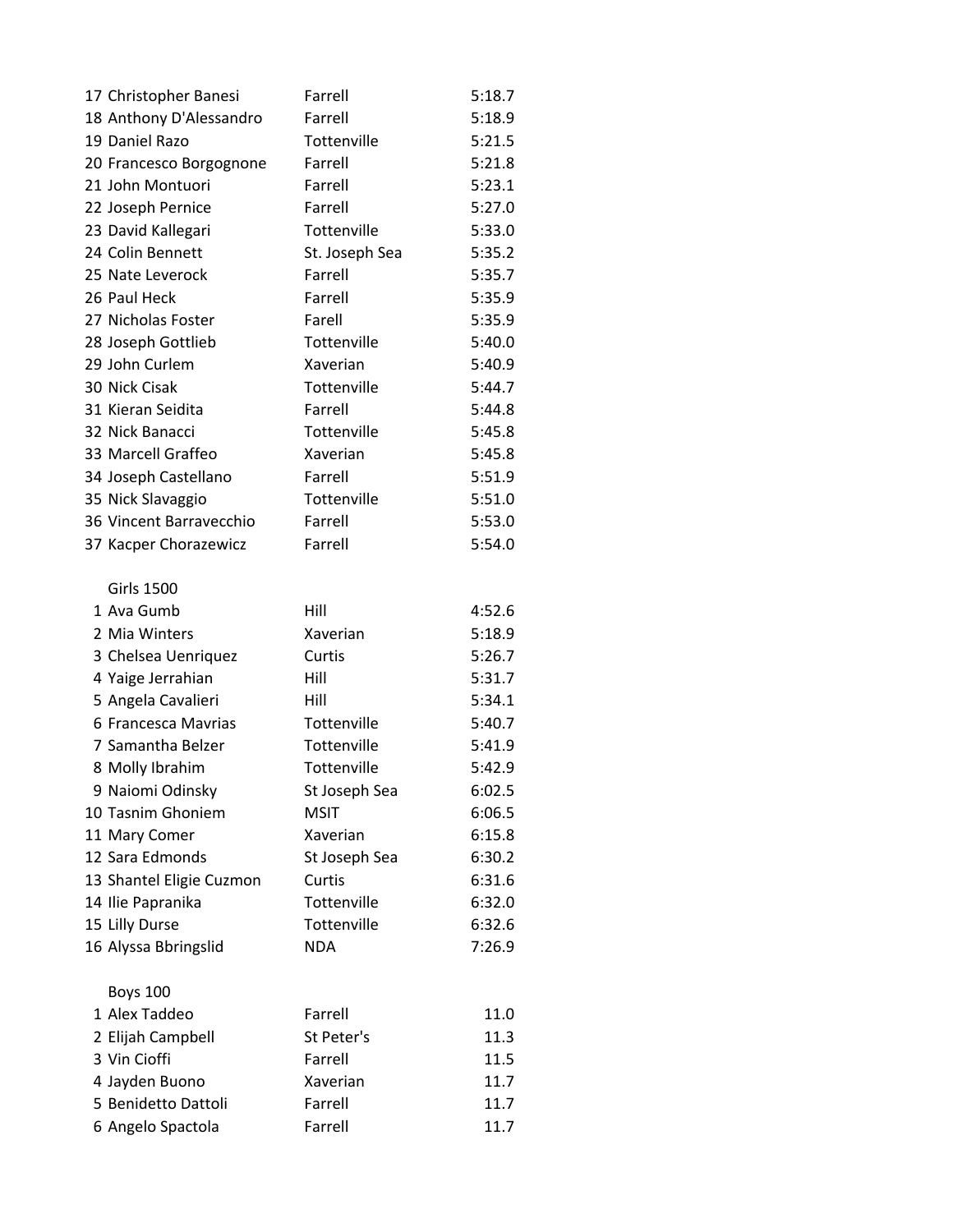| 7 Matthew Ramos         | St Joseph Sea | 11.8 |
|-------------------------|---------------|------|
| 8 Nick Dibella          | Farrell       | 11.8 |
| 9 Daniel Leuit          | Farrell       | 11.9 |
| 10 Antonio Hernandez    | Xaverian      | 11.9 |
| 11 Chris Carlino        | Farrell       | 11.9 |
| 12 Justin Lin           | tottenville   | 12.0 |
| 13 Jaden Hobbs          | St Peter's    | 12.0 |
| 14 Thomas Conti         | Tottenville   | 12.0 |
| 15 michael urene        | Tottenville   | 12.0 |
| 16 marius karlowich     | St Peter's    | 12.0 |
| 17 michael denicola     | St Joseph Sea | 12.1 |
| 18 maxim kocinnev       | Tottenvillle  | 12.1 |
| 19 favid deleou         | St Peter's    | 12.1 |
| 20 dj morelli           | Farrell       | 12.1 |
| 21 frank creo           | Xaverian      | 12.2 |
| 22 nate sam             | St Joseph Sea | 12.2 |
| 23 nick conti           | Tottenville   | 12.2 |
| 24 argishti mortirosyan | Farrell       | 12.2 |
| 25 sean quick           | St Joseph Sea | 12.2 |
| 26 xasire dejesus       | Farrell       | 12.2 |
| 27 michael podolec      | Tottenville   | 12.3 |
| 28 matt toomey          | Farrell       | 12.3 |
| 29 donato cuzzolmo      | Farrell       | 12.3 |
| 30 mike russo           | Farrell       | 12.4 |
| 31 robert lacroce       | Farrell       | 12.4 |
| 32 chris prince         | St Peter's    | 12.5 |
| 33 kyle bille           | St Joseph Sea | 12.5 |
| 34 jeremy hobbs         | St Peter's    | 12.5 |
| 35 michael dechirico    | St Peter's    | 12.6 |
| 36 matt marzano         | St Joseph Sea | 12.6 |
| 37 morgan zhang         | Tottenville   | 12.7 |
| 38 joseph nerone        | Farrell       | 12.7 |
| 39 ench abbar           | Farrell       | 12.7 |
| 40 james mitchell       | Xaverian      | 12.8 |
| 41 ed mcdore            | St Peter's    | 12.8 |
| 42 gary salvatore       | Tottenville   | 12.8 |
| 43 dave hill            | Moore         | 12.8 |
| 44 conor molen          | Farrell       | 12.9 |
| 45 vince ricciardi      | St Joseph Sea | 12.9 |
| 46 james rutherford     | Farrell       | 12.9 |
| 47 ricky torres         | Xaverian      | 13.0 |
| 48 rob simonetti        | Xaverian      | 13.0 |
| 49 matt santamaria      | St Joseph Sea | 13.0 |
| 50 marcello signorastri | Farrell       | 13.1 |
| 51 finn zam             | Xaverian      | 13.1 |
| 52 ryan tror            | Farrell       | 13.1 |
| 53 breudau bloomquist   | St Peter's    | 13.2 |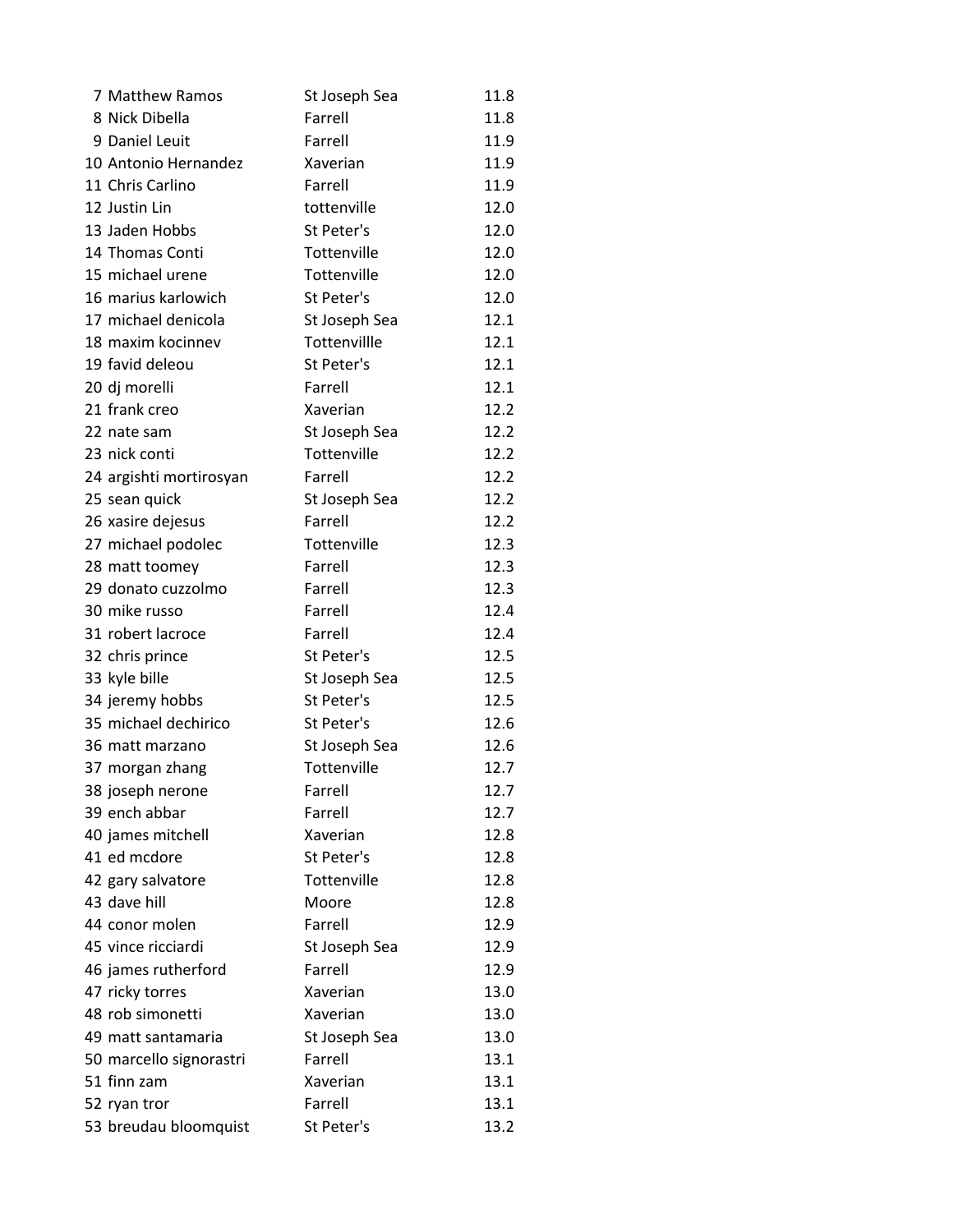| 54 nicholas trapp       | Farrell       | 13.3 |
|-------------------------|---------------|------|
| 55 vincent d'orid       | Farrell       | 13.3 |
| 56 tom moane            | Farrell       | 13.3 |
| 57 mike lopiano         | Xaverian      | 13.4 |
| 58 matt boylos          | St Joseph Sea | 13.4 |
| 59 ryan putzu           | Xaverian      | 13.5 |
| 60 caleb rivera         | Moore         | 13.5 |
| 61 coswo D'amelio       | St Peter's    | 13.6 |
| 62 james motola         | Farrell       | 13.6 |
| 63 julicin cueveis      | Tottenville   | 13.7 |
| 64 james kelami         | St Joseph Sea | 13.7 |
| 65 max samarin          | Farrell       | 13.7 |
| 66 paul d'ambrisio      | Farrell       | 13.7 |
| 67 chen znu             | Farrell       | 13.8 |
| 68 santino mariano      | St Joseph Sea | 13.9 |
| 69 todd cronin          | Farrell       | 13.9 |
| 70 daniel lincoln       | Farrell       | 14.0 |
| 71 antonio avilez       | St Peter's    | 14.0 |
| 72 max treyger          | St Joseph Sea | 14.0 |
| 73 joseph costo         | Farrell       | 14.1 |
| 74 matt zhinski         | St Peter's    | 14.2 |
| 75 justin briscoe       | St Peter's    | 14.3 |
| 76 robert modzeielewski | Farrell       | 14.3 |
| 77 jonathan tran        | Xaverian      | 14.4 |
| 78 devin reynolds       | Xaverian      | 14.5 |
| 79 umer sultan          | Farrell       | 14.6 |
| 80 anthony yabroudy     | St Joseph Sea | 14.6 |
| 81 nicholas balistrino  | Farrell       | 14.7 |
| 82 cyprian czukiewski   | Xaverian      | 15.0 |
| 83 jacob volpe          | St Joseph Sea | 15.0 |
| 84 liam richards        | Xaverian      | 15.1 |
| 85 james duschene       | Moore         | 15.1 |
| 86 chris meader         | Farrell       | 15.5 |
| 87 anthony barone       | Farrell       | 17.0 |
| 88 chris barlotta       | Farrell       | 17.6 |
| 89 eric torres          | Farrell       |      |
| Girls 100               |               |      |
| 1 reese marquis         | St Joseph Sea | 12.9 |
| 2 sranola capani        | <b>NDA</b>    | 13.3 |
| 3 laura garofalo        | Tottenville   | 13.5 |
| 4 tamara christopher    | Tottenville   | 13.6 |
| 5 sara cniu             | Tottenville   | 13.8 |
| 6 emma gambino          | Hill          | 13.8 |
| 7 sophia mejias         | Tottenville   | 14.0 |
| 8 ava dizirusso         | Hill          | 14.1 |
| 9 nicole mejias         | Tottenville   | 14.1 |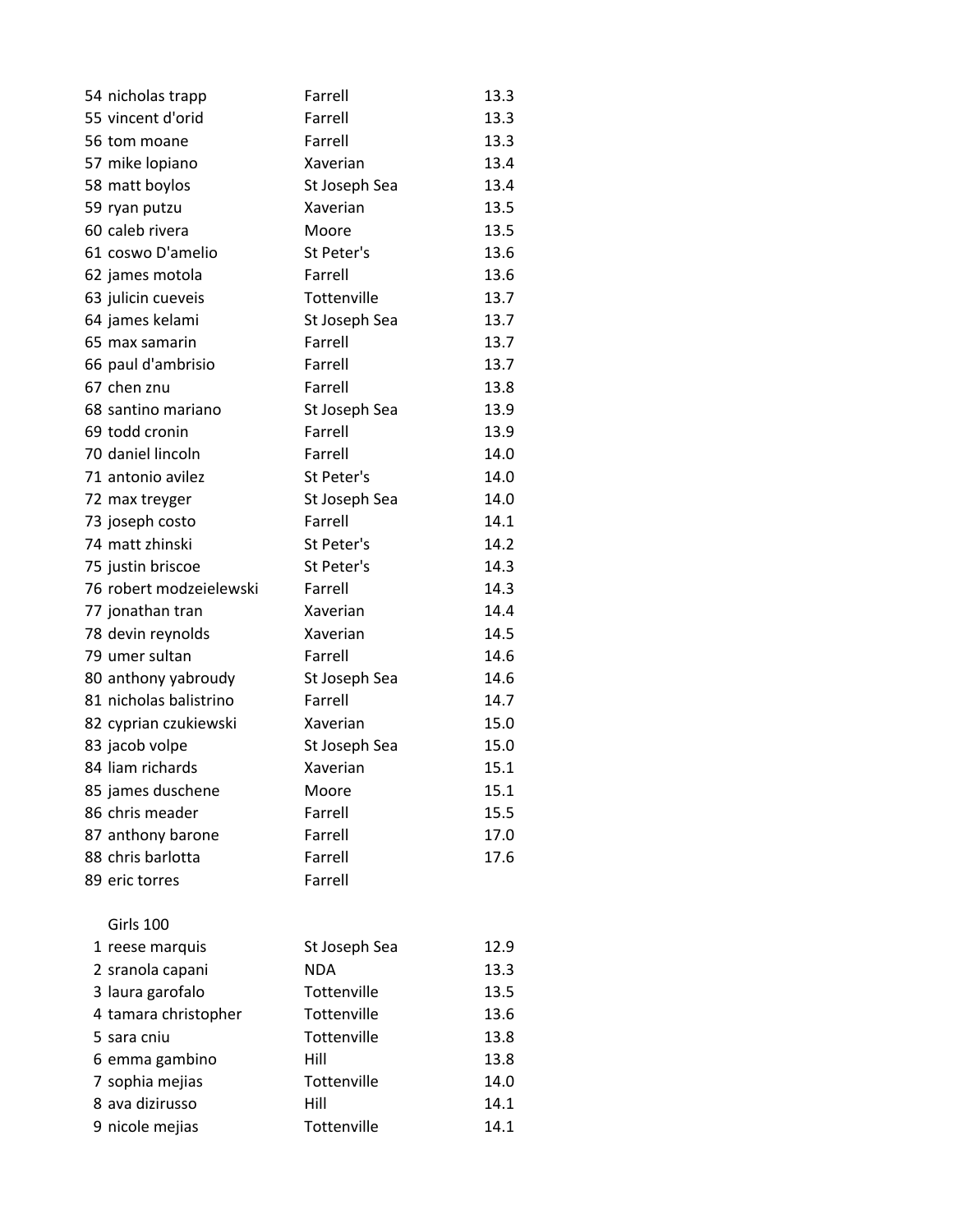| 10 sofia astarbi       | St Joseph Sea | 14.4 |
|------------------------|---------------|------|
| 11 elizabeth nicotra   | Tottenville   | 14.4 |
| 12 skylar scalabrino   | Tottenville   | 14.5 |
| 13 emma dimeglio       | <b>NDA</b>    | 14.8 |
| 14 giavanna marino     | Tottenville   | 14.8 |
| 15 gariella cota       | Tottenville   | 14.8 |
| 16 patricia shron      | <b>NDA</b>    | 14.9 |
| 17 natalle depeppo     | <b>NDA</b>    | 14.9 |
| 18 gabriella loviccolo | Xaverian      | 15.1 |
| 19 sophia debellas     | Tottenville   | 15.1 |
| 20 nadia narcissi      | Tottenville   | 15.1 |
| 21 isabella cortes     | Tottenville   | 15.1 |
| 22 laura rutilgliano   | Xaverian      | 15.3 |
| 23 emma logan          | Hill          | 15.3 |
| 24 sara pukala         | <b>NDA</b>    | 15.4 |
| 25 gianna bosco        | Tottenville   | 15.4 |
| 26 julia macpherson    | Hill          | 15.5 |
| 27 kristina nigro      | Tottenville   | 15.5 |
| 28 sianna manfredi     | Moore         | 15.6 |
| 29 laila velasquez     | St Joseph Sea | 15.6 |
| 30 ariella yavno       | Tottenville   | 15.6 |
| 31 caterina deserio    | Tottenville   | 15.7 |
| 32 alya mahmoud        | Tottenville   | 15.8 |
| 33 lianna voccaro      | <b>NDA</b>    | 15.8 |
| 34 isabelle vigilante  | Tottenville   | 15.8 |
| 35 rebeka lipka        | Moore         | 16.0 |
| 36 jenna diglio        | St Joseph Sea | 16.0 |
| 37 olivia busiello     | St Joseph Sea | 16.0 |
| 38 anna krinsky        | Tottenville   | 16.0 |
| 39 elle moeller        | Hill          | 16.0 |
| 40 veronika sikorjak   | Tottenville   | 16.0 |
| 41 julia squillacioti  | Tottenville   | 16.1 |
| 42 alyssa bringslid    | <b>NDA</b>    | 16.4 |
| 43 sally fares         | Hill          | 16.4 |
| 44 addiason weist      | Hill          | 16.6 |
| 45 kalliopi koutrouias | Tottenville   | 16.6 |
| 46 gabriella kogan     | Tottenville   | 16.6 |
| 47 vivian perez        | Tottenville   | 17.0 |
| 48 sarah curley        | <b>NDA</b>    | 17.5 |
| 49 rosary pericone     | Tottenville   | 17.6 |
| 50 klea andoni         | Tottenville   | 18.3 |
| <b>Boys 400 IH</b>     |               |      |
| 1 Matthew Perkins      | Xaverian      | 59.8 |
| 2 Michael Abayev       | Xaverian      | 60.8 |
| 3 Ralph Arpaio         | St Joseph Sea | 65.2 |
| 4 Kareem Najjar        | Xaverian      | 65.5 |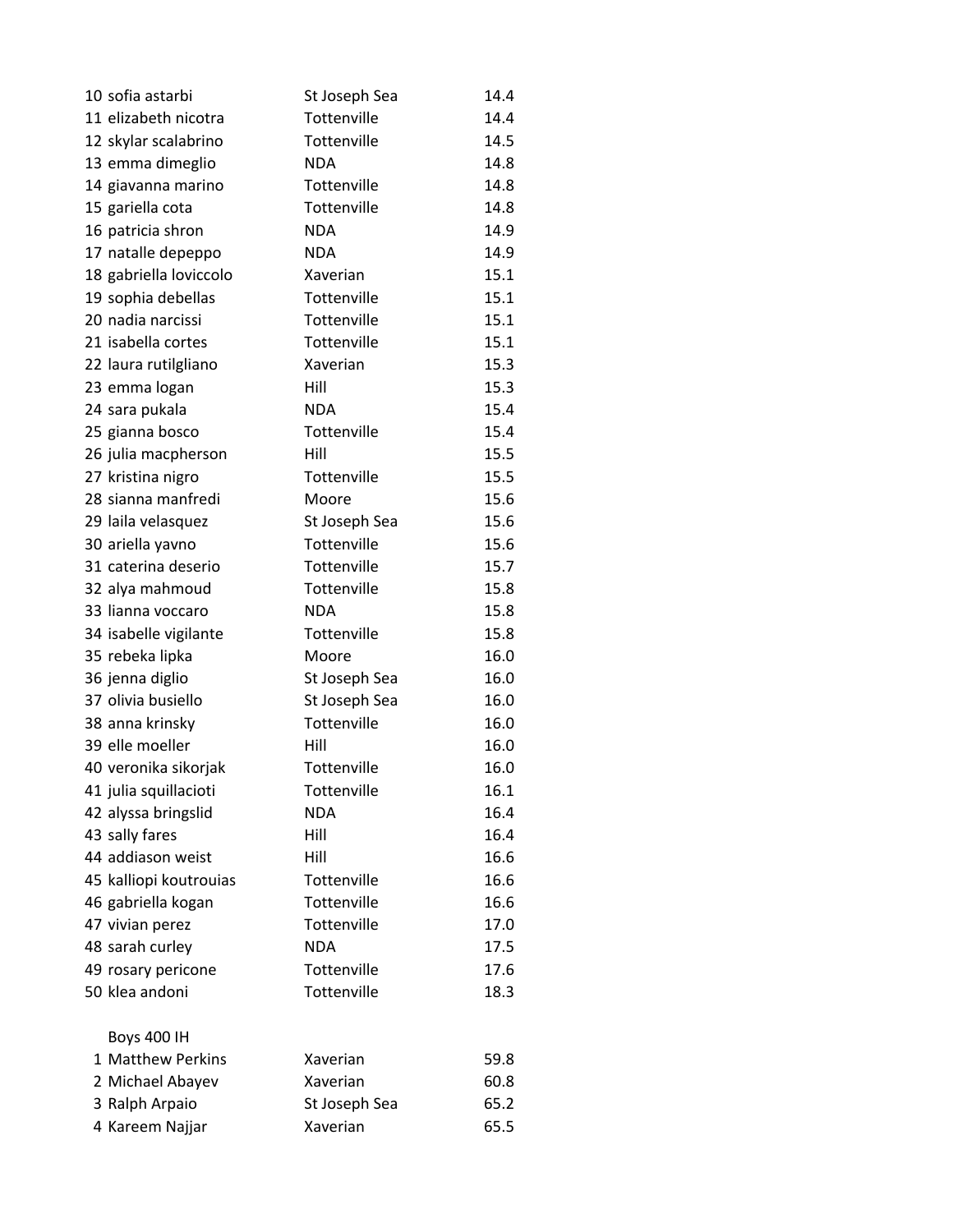| 5 Ryan Fong        | Xaverian | 78.6 |
|--------------------|----------|------|
| 6 Luke Delinski    | Xaverian | 82.7 |
| 7 Marcello Graffeo | Xaverian | 84.3 |
| Girls 400 Hurdles  |          |      |
| 1 Olivia Rosson    | Curtis   | 75.8 |

|             | 2 Alexis Trapanese   | St Joseph Sea | 76.3 |
|-------------|----------------------|---------------|------|
|             | 3 Emilia Chiara      | Xaverian      | 81.0 |
|             | 4 Jualian Castellano | Hill          | 83.0 |
|             | 5 Angela Cavalieri   | Hill          | 83.3 |
| 6 Kate Vogt |                      | Hill          | 86.4 |
|             | 7 Rihana Lika        | Hill          | 92.3 |

| <b>Boys 4x100</b>  |            |      |
|--------------------|------------|------|
| 1 Farrell          | 44.0       |      |
| 2 Farrell B        | 48.3       |      |
| 3 Farrell C        | 48.4       |      |
| 4 St Peters A      | 48.6       |      |
| 5 Farrell C        | 49.1       |      |
| 6 Xaverian         | 49.6       |      |
| 7 Xaverian B       | 49.7       |      |
| 8 St Joseph Sea B  | 50.5       |      |
| 9 Farrell D        | 51.8       |      |
| 10 St Joseph Sea C | 52.5       |      |
| 11 Xaverian F      | 54.5       |      |
| 12 Moore B         | 55.1       |      |
| 13 Farrell E       | 55.1       |      |
| 14 St Joseph Sea D | 55.6       |      |
| 15 Xaverian E      | 55.9       |      |
| 16 Xaverian D      | 62.5       |      |
| 17 Moore A         | DNF        |      |
| 18 Xaverian C      | <b>DNF</b> |      |
| 19 Sea A           | DQ         |      |
| Girls 4x100        |            |      |
| 1 Sea A            |            | 55.0 |
| 2 Hill A           |            | 56.2 |
| 3 NDA A            |            | 59.8 |
| 4 NDA B            |            | 61.9 |
| 5 Hill C           |            | 63.2 |
| 6 Hill B           |            | 65.0 |
| 7 NDA C            |            | 65.2 |
|                    |            |      |

## Boys 400

| 1 Shawn Keegan   | Farrell       | 53.1 |
|------------------|---------------|------|
| 2 Michael Abayev | Xaverian      | 55.1 |
| 3 Dylan Doskocil | St Joseph Sea | 56.8 |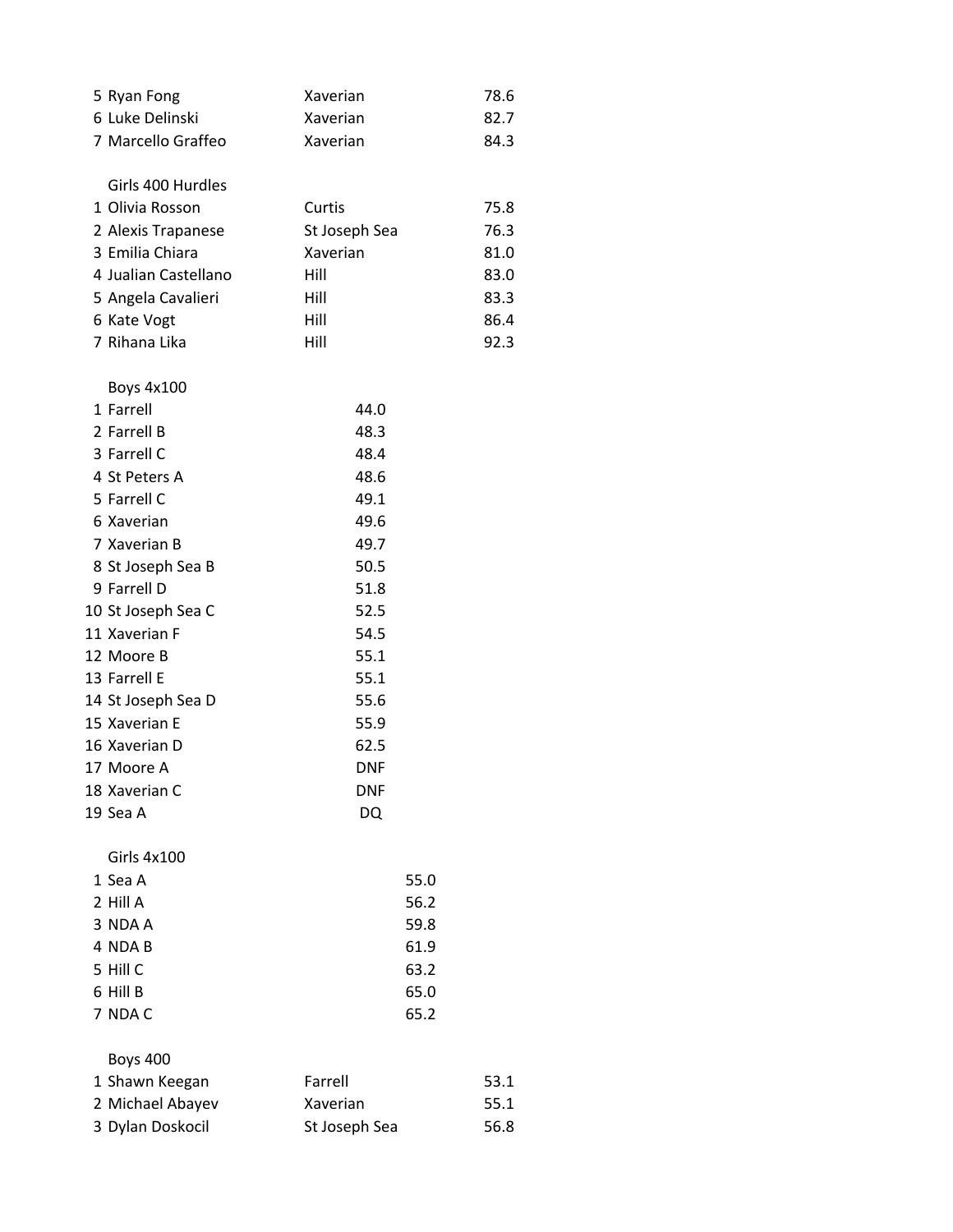| 4 Joseph Wilson         | St Joseph Sea | 57.1         |
|-------------------------|---------------|--------------|
| 5 Ian Forsyth           | St Peter's    | 57.4         |
| 6 Michael Maresca       | Farrell       | 57.7         |
| 7 Mike Calafiore        | Farrell       | 58.1         |
| 8 Bennito Donato        | Farrell       | 58.5         |
| 9 Nate Sam              | St Joseph Sea | 58.6         |
| 10 Francesco Borgog     | Farrell       | 59.9         |
| Girls 400               |               |              |
| 1 Sydne Marshall        | Xaverian      | 64.2         |
| 2 Paige Jerrahian       | Hill          | 66.5         |
| 3 Jamie Murray          | Hill          | 67.9         |
| 4 Lilly Plaia           | <b>NDA</b>    | 69.9         |
| 5 Mary Moore            | Hill          | 71.9         |
| 6 Alexis D'Agosta       | <b>NDA</b>    | 73.0         |
| 7 Anya Scattaglia       | St Joseph Sea | 73.5         |
| 8 Tashim Ghaniem        | <b>MSIT</b>   | 73.7         |
| 9 Alice Adamo           | Hill          | 73.8         |
| 10 Sophia Teutonico     | Hill          | 74.1         |
| Boys Long Jump          |               |              |
| 1 Aargishti Mortirosyan | Farrell       | $17 - 3.5"$  |
| 2 Matthew Ramos         | St Joseph Sea | 16'-10.75"   |
| 3 DJ Morelli            | Farrell       | $16' - 8.5"$ |
| 4 Dave Hill             | Moore         | $16' - 7''$  |
| 5 Robert LaCroce        | Farrell       | 15'-10"      |
| Girls Long Jump         |               |              |
| 1 Rosemary Sysak        | Hill          | $13'-6''$    |
| 2 Natalie DePeppo       | <b>NDA</b>    | $12'-6''$    |
| 3 Natasha Reginald      | Curtis        | $11'-11"$    |
| 4 Emily Casale          | Hill          | $11'-8''$    |
| 5 Emma DiMeglio         | <b>NDA</b>    | $11'-8''$    |
| <b>Boys Triple Jump</b> |               |              |
| 1 Marioluca Fabi        | St Joseph Sea | $35'-5''$    |
| 2 Nicholas Rapacciuolo  | Farrell       | 34'-6"       |
| 3 Matthew Ramos         | St Joseph Sea | 32'-11"      |
| Girls Triple Jump       |               |              |
| 1 Rosemary Sysak        | Curtis        | 29'-10"      |
| 2 Isabella Idone        | Hill          | $28'-4"$     |
| 3 Natasha Reginald      | Curtis        | $26'-6.5"$   |
| 4 Emily Casale          | Hill          | $25' - 11"$  |
| Boys High Jump          |               |              |
| 1 Nicholas Rapacciuolo  | Farrell       | $5' - 0''$   |